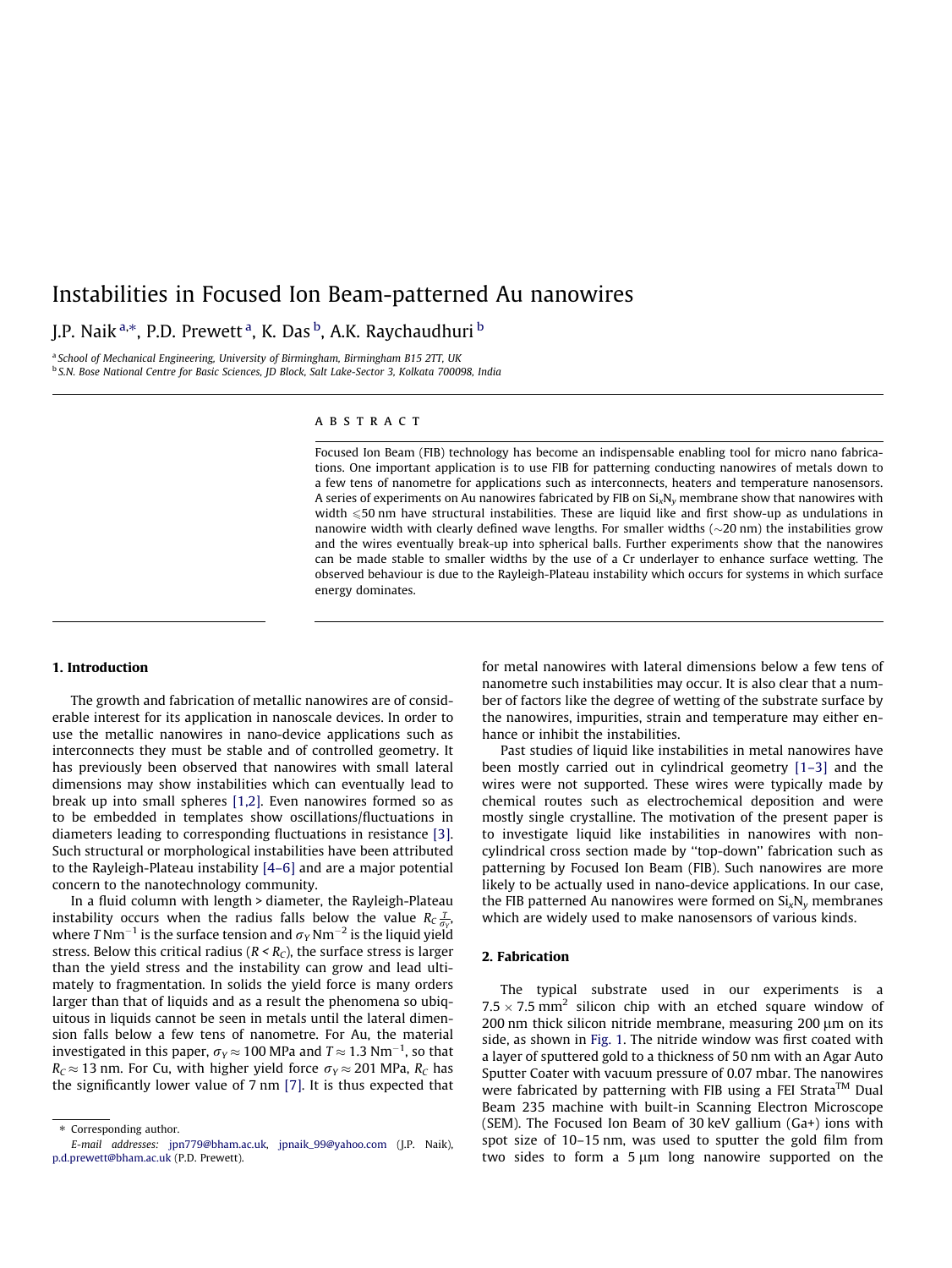<span id="page-1-0"></span>

Fig. 1. Cross-section of the  $Si_xN_y$  membrane with FIB etched nanowire.

membrane. Nanowire widths ranged from more than 200 nm down to 20 nm with rectangular cross section. The dual beam capability of the FEI Strata<sup>TM</sup> Dual Beam 235 FIB/SEM allows in situ imaging of the nanowires by SEM immediately after fabrication, without removing them from the specimen work chamber.

The patterning by FIB also leads to implantation of  $Ga<sup>+</sup>$  into the body of the film. The penetration depth of Ga<sup>+</sup> at this energy in Au is in the range of  ${\sim}10\,\text{nm}$  so that the ions stop inside the body of the film. However, the contamination by  $Ga<sup>+</sup>$  as detected by Energy Dispersive X-ray Analysis (EDAX) attached to the SEM is small, viz. less than 2%.

#### 3. Results

Fig. 2 shows the SEM image of a gold nanowire of width about 200 nm. The image clearly shows that the wire is unperturbed and retains its as-fabricated rectangular cross-section along its length. However, as nanowire width is reduced to about 60 nm, undulations start to appear at some locations along the length of the wire, as shown Fig. 3. With further width reduction to below 50 nm the morphological instability becomes prominent. In Fig. 4, a nanowire of width below 50 nm shows clear spatial oscillation of width along the whole length of the wire, with well-defined wavelength along both edges (identified in [Fig. 5](#page-2-0).). The average wavelength  $(\lambda)$ calculated from the SEM image is found to be about 165 nm. The undulation instability grows progressively as the width is further reduced (diameter  $\leqslant$  20 nm) and this leads ultimately to fragmentation of the wire (see [Figs. 5 and 6\)](#page-2-0). The developing morphological instability of the nanowire breaks it like a liquid and the fragmented parts make near-spherical balls.

The main results from our experiments are that, for FIB fabricated nanowires of thickness 50 nm and width below  $\sim$ 50 nm,

Fig. 2. SEM image of the 200 nm gold wire showing stable morphology.

morphological instabilities become apparent in the nanowires even though they are supported by the silicon nitride substrate. The observed instabilities in the nanowires of rectangular crosssection are very similar to the liquid like instabilities observed in free standing nanowires of cylindrical cross-section of similar lateral dimension (diameter  $\sim$  width). The instabilities appear to have been initiated in absence of any explicit thermal treatment and as discussed below may be triggered by the ion beam process itself.



Fig. 3. SEM image showing 60 nm wire with undulating instability.



Fig. 4. SEM image of the nanowire below 50 nm in diameter with periodic undulation of the width.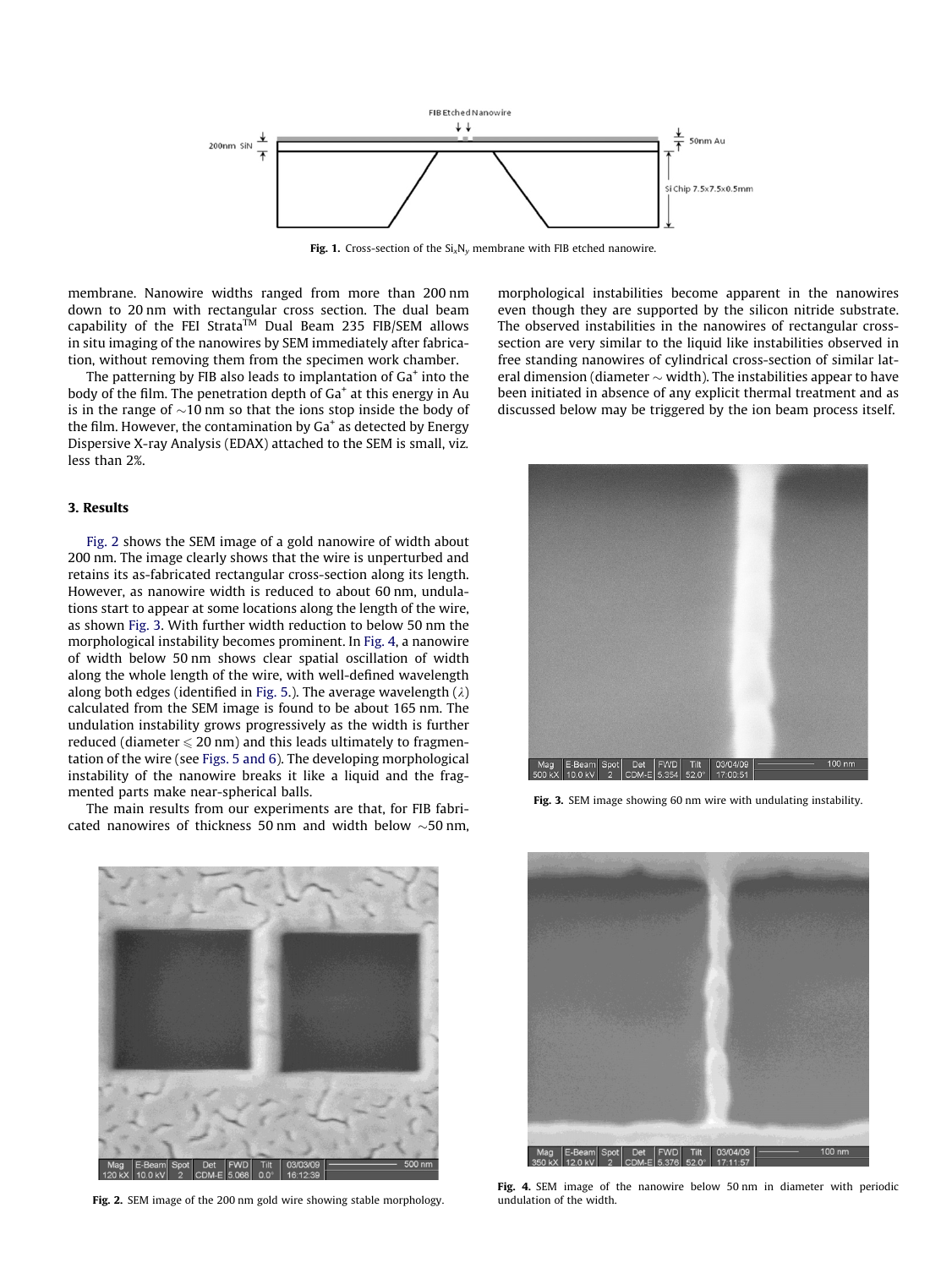<span id="page-2-0"></span>

Fig. 5. SEM image showing onset of droplet formation in the unstable nanowire.



Fig. 6. SEM Image showing fragmented nanowire.

#### 4. Discussion

The fact that the instabilities occur below a width of 50 nm and the nature of the undulation suggest that these are caused by the Rayleigh-Plateau instabilities. Due to the variation of etch rate with crystal orientation, some edge roughness due to the nanocrystalline nature of the deposit is to be expected [\[12\].](#page-3-0) However, the observed variations of nanowire width are on a significantly larger scale and are distributed along the wire with an identifiable wavelength which suggests a hydrodynamic origin. For a pristine Au nanowire with cylindrical geometry, such instability should start when the diameter falls below 25 nm [3-7]. The observed undulations in the width which we take as the onset of the instability, start at a somewhat higher value of the width ( $\sim$ 50 nm), but the break-up and fragmentation occurs for a width of  $\approx$ 20 nm which is very close to what one would expect for a cylindrical wire, even though our case the wire is deposited onto a substrate. This is consistent with relatively poor adhesion to the substrate, which means that surface tension effects in the nanowire overcome adhesion, allowing the observed hydrodynamic effects to occur.

In a Rayleigh-Plateau instability the wavelength for undulation in the wire diameter is linked to mass diffusion which sustains the instability. The hydrodynamic instability gives rise to a spectrum of modes with different wavelengths. There is a wavelength which grows fastest at the instability [\[6–8\]](#page-3-0) which for a cylindrical wire (with isotropic surface energy) with radius R occurs for  $\lambda_m =$ (with isotropic surface energy) with radius K occurs for  $\lambda_m = \sqrt{2}(2\pi R)$ . The value of  $\lambda_m$  is dependent on a number of factors, including the mode of diffusion and isotropy/anisotropy of the surface energy. The observed undulation is thus expected to have a wavelength close to,  $\lambda_m$  although an exact match may not occur. For our case for instability onset occurs at a width of  $\approx$  50 nm. This corresponds to an effective radius  $R_{\text{eff}} = \frac{\text{circumference}}{2\pi}$ , so that for a wire of width of 50 nm and thickness = 50 nm,  $R_{\text{eff}} = 32$  nm and the expected  $\lambda_m = 282$  nm. The final fragmentation occurring at a width of  $\approx$ 20 nm,  $R_{\text{eff}}$  = 22 nm, and we would expect  $\lambda_m$  = 198 nm. The observed average wavelength of  $\sim$ 165 nm, though smaller, is close to the expected range of values. It is therefore proposed that the observed instabilities can are due to the Rayleigh-Plateau instability.

Since it involves mass transport, the Rayleigh-Plateau instability is often assisted by thermal processes which enhance the rate of mass diffusion [\[9,10\].](#page-3-0) These may include defects which can lower the activation energy and strains which can enhance mass migration and thus trigger the instability. Often instabilities in somewhat wider metal lines made by e-beam evaporation can be triggered by exposing them to ion beams leading to dewetting [\[11\]](#page-3-0). In our case, however, it is not clear what leads to the initiation of the instability; although ion-bombardment induced dewetting at the edges of the nanowire is a possible cause which should be investigated further.

To check the role of dewetting, a preliminary experiment was conducted using a 4 nm Cr adhesion layer on  $Si_xN_y$  membrane surface before the Au film was deposited. The film was then exposed to the same schedule of patterning using FIB. In this case, the instability was inhibited and the film began to fragment only when its width was below 15 nm. It is argued that the enhanced adhesion of the film due to the Cr layer inhibited the ion induced dewetting and delayed the onset of the Rayleigh-Plateau instability. The use of an adhesion layer to produce FIB-patterned nanowires with significantly reduced width is encouraging and will allow fabrication of stable ultra-narrow nanowires for a range of applications. These experiments are continuing and the results will be presented at length in a future publication.

#### 5. Conclusions

An experimental investigation of the morphological stability of Au nanowires patterned using FIB on a silicon nitride membrane substrate has been completed. Below a certain width  $(\sim]30-$ 40 nm) the nanowires develop liquid like instabilities. The observed behaviour has been explained as manifestation of Rayleigh-Plateau instability which occurs below a critical width when the surface energy dominates. The use of an adhesion layer of Cr should inhibit the onset of the hydrodynamic instability, thereby allowing stable ultra-narrow FIB-etched nanowires to be fabricated for nanosensors and other applications; preliminary results support this assumption. Further work will investigate inter alia the effects of different substrates and doping elements on nanowire stability.

### Acknowledgements

The authors thank the Department of Science and Technology, Govt. of India (for a sponsored project as Centre for Nanotechnology) and UKIERI (British Council, HMG) for financial support. The